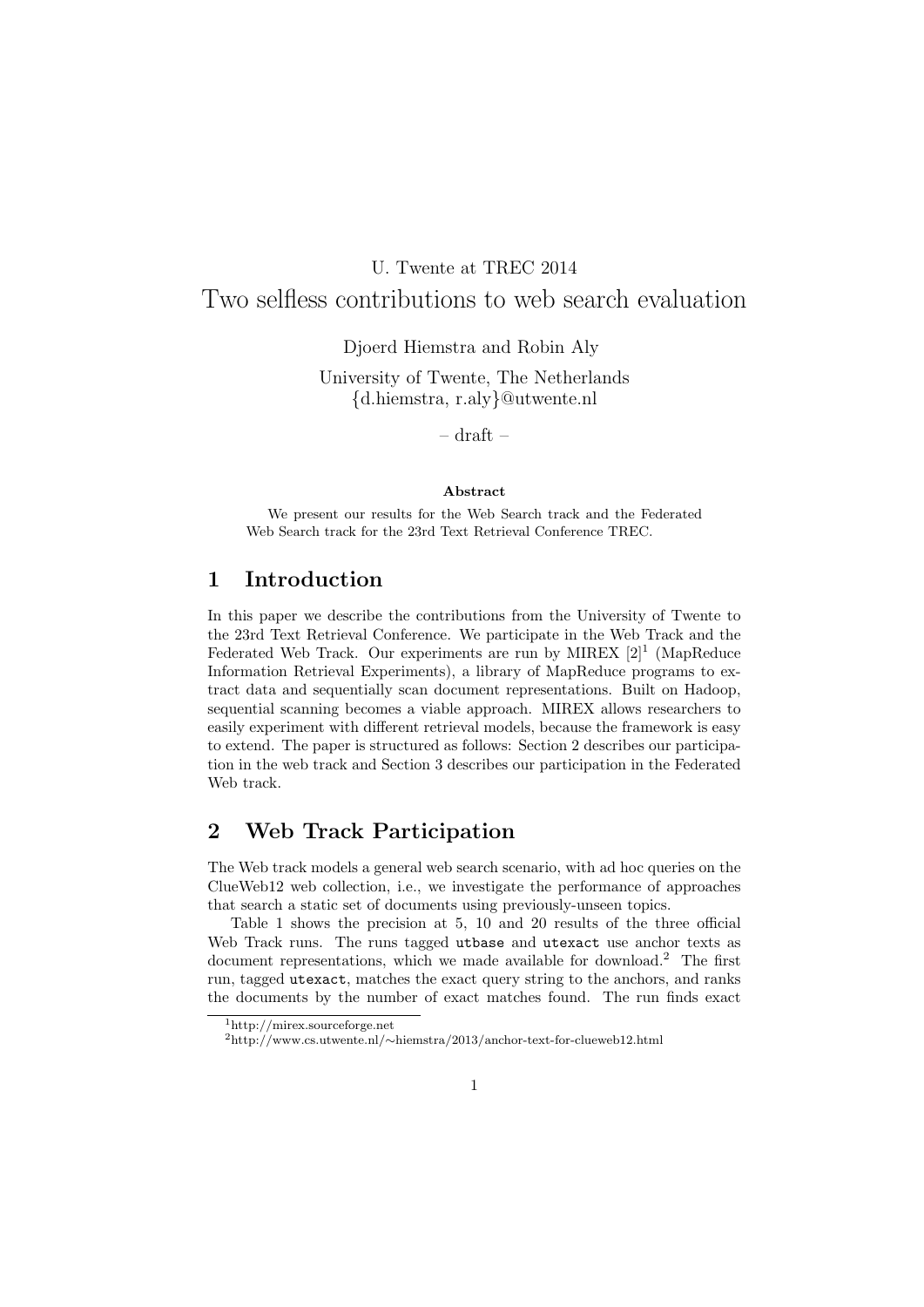| Run     | P@5   | P@10  | P@20  |
|---------|-------|-------|-------|
| utexact | 0.456 | 0.412 | 0.375 |
| utbase  | 0.440 | 0.422 | 0.371 |
| utold   | 0.448 | 0.428 | 0.420 |

Table 1: Precision at 5, 10 and 20 (50 queries)

matches for 40 out of 50 queries. We appended the results from the second run, i.e. those documents that were not already found by exact matches, to the run as the final result. The second run, tagged utbase, uses a simple unigram language model with linear interpolation smoothing,  $\lambda = 0.95$ , and a document length prior. A run without smoothing (or  $\lambda = 1$ ) retrieves the exact same top 10 documents for 45 out of 50 queries, and therefore also achieves the same precision at 5 and 10 documents. The third run, tagged utold, uses the same ranking as the second run on the full text of the web pages.

The experimental results show that utexact, exact matching of the full query string on the anchors, outperforms the other runs for precicion at 5 documents retrieved, whereas utold, the language model on the full text, performs best at precision at 10. Interestingly, we expected the full text run to perform much worse, because the anchor runs use a document length prior (the more anchor text, the better), that has a similar effect as an inlinks prior (also similar to PageRank).

| Run     | P@5   | P@10  | P@20  |
|---------|-------|-------|-------|
| utbase  | 0.188 | 0.186 | 0.163 |
| utexact | 0.216 | 0.184 | 0.161 |
| utold   | 0.200 | 0.190 | 0.171 |

Table 2: High Relevance Precision (49 queries)

Table 2 shows the ability of the systems to retrieve documents judged as highly relevant, key, or navigational. So, documents judged as relevant were not considered in this evaluation. The results show that clearly, the exact query string matching favours highly relevant documents for 5 documents retrieved.

| Run     | J@10  | J@20  | J@30  |
|---------|-------|-------|-------|
| utbase  | 1.000 | 1.000 | 0.904 |
| utexact | 1.000 | 1.000 | 0.907 |
| utold   | 0.910 | 0.842 | 0.789 |

Table 3: Fraction of judged documents (50 queries)

All runs were pooled to depth 20 this year, an improvement over last year's TREC when for many topics, less than 20 documents per topic were judged,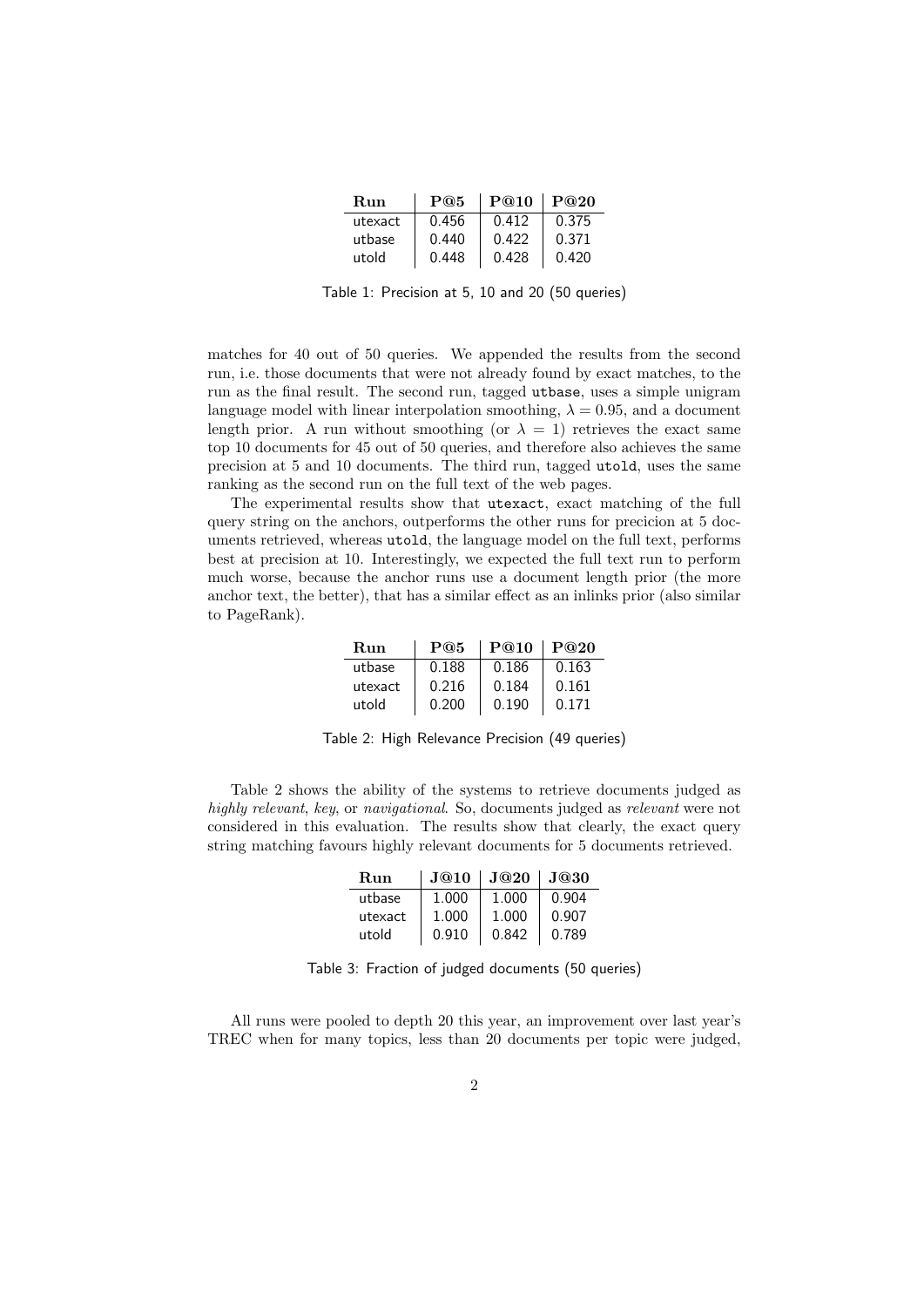because the pool depth of 20 would have resulted in too many documents to be judged in the allotted amount of assessing time. Table 3 shows the effects of the pool depth of the fraction of judged documents for each run. The run utold was not part of the pool that was judged. Of the runs that contributed to the pool, at 30 documents retrieved, about 10 % of the documents is not judged. Last year, at 30 documents retrieved, judged fractions dropped between 22 % and 25 %. So, TREC seems to have done a better job judging documents this year, at least for our runs.

| Qrels              | total   | per query | total   | per query |
|--------------------|---------|-----------|---------|-----------|
|                    | in 2013 | in 2013   | in 2014 | in 2014   |
| all judged         | 14474   | 290       | 14432   | 289       |
| highly rel. $(>1)$ | 1106    | 22        | 1877    | -38       |
| relevant $(>0)$    | 4150    | 83        | 5665    | 113       |
| irrelevant $(= 0)$ | 10090   | 202       | 8210    | 164       |
| $(=-2)$<br>spam    | 234     | 5         | 1614    | 32        |

Table 4: Number of documents judged

Table 4 shows general statistics of the TREC 2013 and TREC 2014 Web Track collections. Of the total number of documents that are judged, more than 39 % were judged relevant, so it is likely that many more relevant documents would have been found if more resources would have been available for judging.

## 3 FedWeb Track Participation

The Federated Web Track models a distributed search scenario where users send requests to a broker which forwards the requests to a set of search engines that are likely to produce relevant results. We participated in the resource selection task, which requires selecting resources based on resource descriptions, given a search request. The track provides sample texts and snippets form documents sampled from each search engine. Prior to resource selection, these documents have to be transformed into a resource description. Currently, resource descriptions based directly on the sampled documents in a central sample index are the most popular. However, this approach also requires substantial storage space and administrative overhead when selecting resources.

| Run                 | ndcg@20 | nP@1 nP@5 |       |
|---------------------|---------|-----------|-------|
| UTTailyG2000        | 0.178   | 0.142     | 0.223 |
| Median Performance  | 0.182   | 0.202     | 0.250 |
| Maximum Performance | 0.460   | 0.534     | 0.601 |

Table 5: Official FedWeb Resource Selection results. Median and maximum performance shown for comparison.